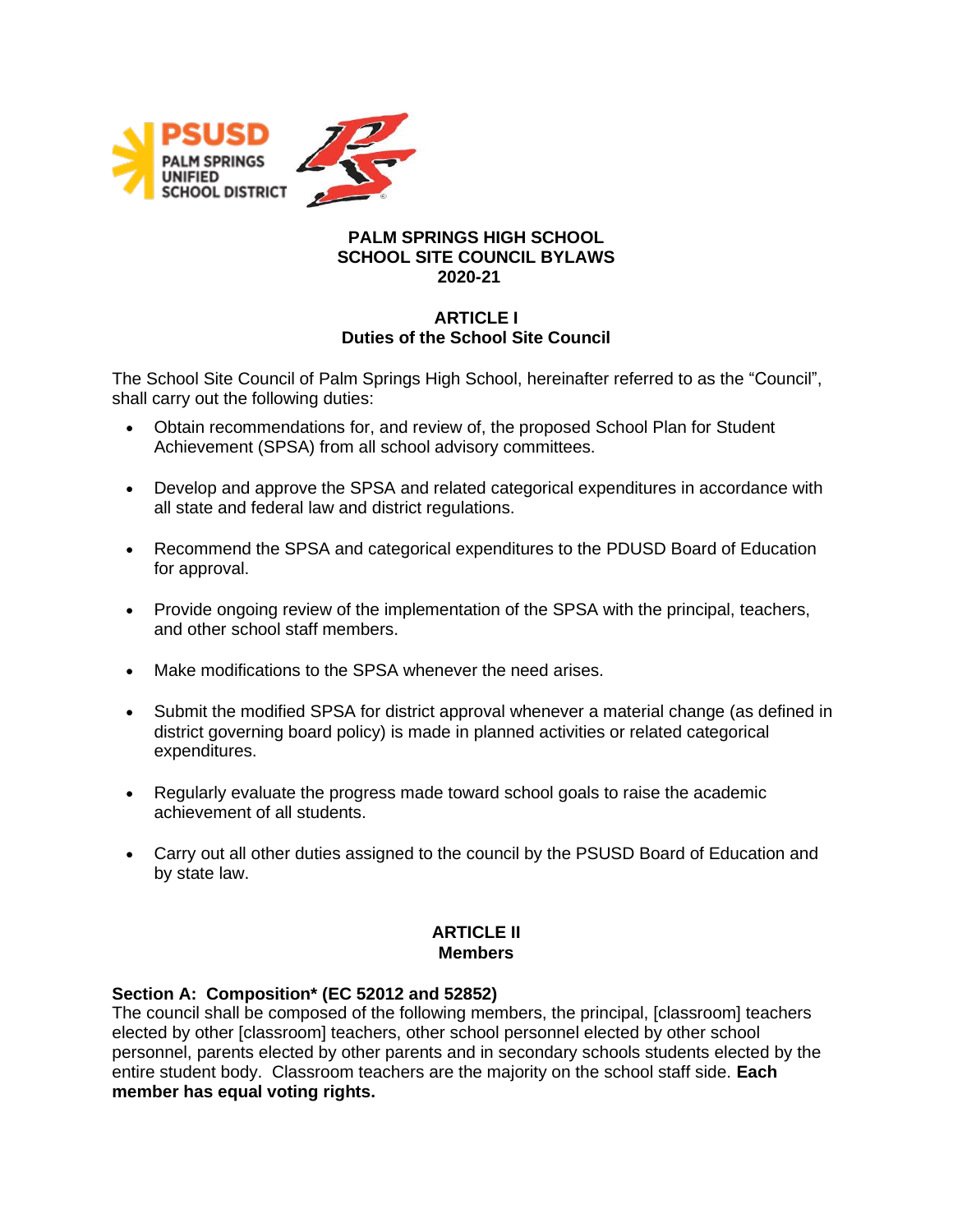#### **The principal is responsible for the elections of staff members.**

**At the secondary level,** the council shall be constituted to ensure parity. Half of the membership shall be (a) principal, classroom teachers and other school personnel (staff side); and half shall be (b) half parents, or community members elected by the parents and half students elected by the entire student body (parent/student side). All students are eligible to run for SSC student office. The council will be made up of no fewer than 12 members**\***. **Middle schools and alternative schools may select either the elementary or secondary model (EC 33133-c).**

#### **Parent Members**

A parent is a person who is a mother, father or legal guardian of a student attending a particular school, but who is not employed at the school attended by such student. Council members chosen to represent parents may be employees of the school district so long as they are not employed at the school site (EC 52852).

#### **Classroom Teacher Members**

A classroom teacher is defined as an employee of the school whose duties require him/her to provide direct instruction to pupils for the full time for which he/she is employed and has a student roster.

**Other School Personnel -** Other school personnel are defined as a person who does not provide direct instruction to pupils for the full time for which he/she is employed. This category may include classified staff, non-classroom teachers, and administrative staff other than the principal.

## **Student Representatives** *(Secondary Model)*

Any student enrolled at the school with which the council is affiliated is eligible to be elected as a student representative.

The council shall be composed of twelve members, selected by their peers, as follows:

- Classroom teachers *(must be the majority of staff composition)*
- Other school personnel
- Principal (ex officio member)
- Parents or community members
- Students (secondary)

*\*No subcategory representation is allowed. (EL, GATE, PTA, etc.)*

The school principal shall be an ex officio member of the council. The principal or his/her designee shall attend all SSC meetings; however, only the principal may vote on actions. Council members chosen to represent parents may be employees of the school district as long as they are not employed at the school site.

## **Section B: Term of Office**

Council members shall be elected for two-year terms. Half, or the nearest approximation thereof, of each representative group shall be elected during odd years, and the remaining number of elected members during even years. At the first regular meeting of the council, each member's current term of office shall be recorded in the minutes of the meeting.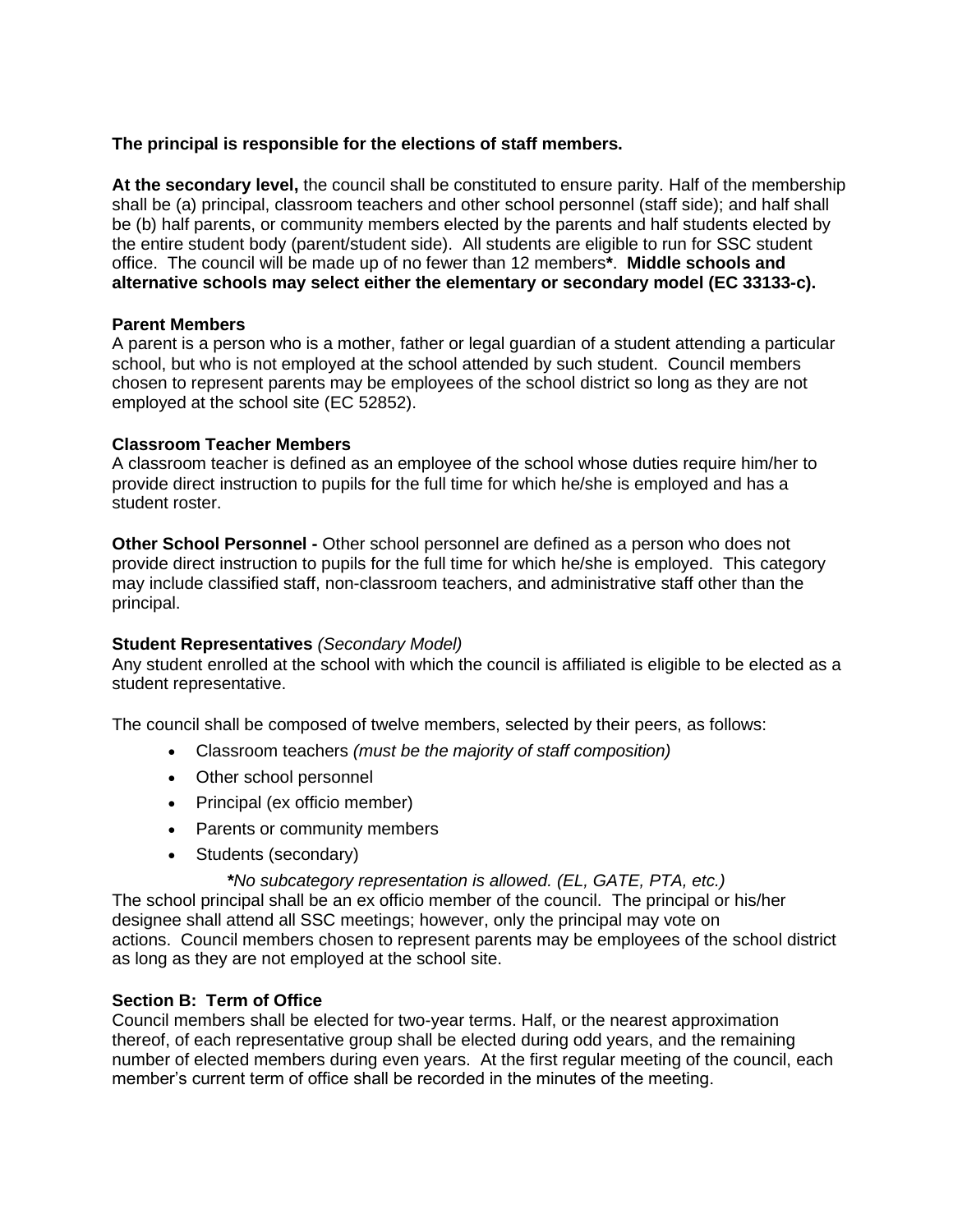## **Section C: Voting Rights**

Each member of the council is entitled to one vote and may cast that vote on any matter submitted to a vote of the council. **Absentee (proxy) and any electronic votes shall not be permitted**.

#### **Section D: Termination of Membership**

The council may, by an affirmative vote of two-thirds of all its members, suspend or expel a member. Any elected member may terminate his or her membership by submitting a written letter of resignation to the council chairman.

#### **Section E: Transfer of Membership**

Membership on the council may not be assigned or transferred.

#### **Section F: Vacancy**

Any vacancy on the council occurring during the term of a duly elected member shall be filled by: Appointment by two-thirds of the council for the period of time until the next regular election

### **ARTICLE III Elections of Council Members**

- The school principal is a standing member of the council.
- Classroom teacher elections will be held in at the beginning of the school year:
	- The classroom teacher membership will be elected into rotational positions of two years.
	- Nominations and elections are conducted by classroom teachers.
- "Other" school personnel elections will be held at the beginning of the school year.
	- The "other" staff membership will be elected into rotational positions of two years.
	- Nominations and elections are conducted by "other" school personnel.
- Parent/Community Member representative elections will be conducted at the beginning of the school year.
	- Nominations and elections will be conducted by the school office staff.
	- Announcement of the nominations will be sent via email flier.
	- Nominations will be accepted at the beginning of the school year.
- Student representative elections will be conducted at the beginning of the school year.
	- All students are eligible for student member positions. The entire student body will have the opportunity to participate in student elections.
	- At the beginning of the school year nominations will be accepted via email flier sent to all students.
	- All students nominated by their peers MUST accept the nomination prior to their name being placed on the official ballot.
	- Once the official ballot has been created, the currently enrolled students will vote for student members.
	- The students who receive the most votes will be the student members.

All election ballots and result records will be maintained at the school site for **five (5) years**.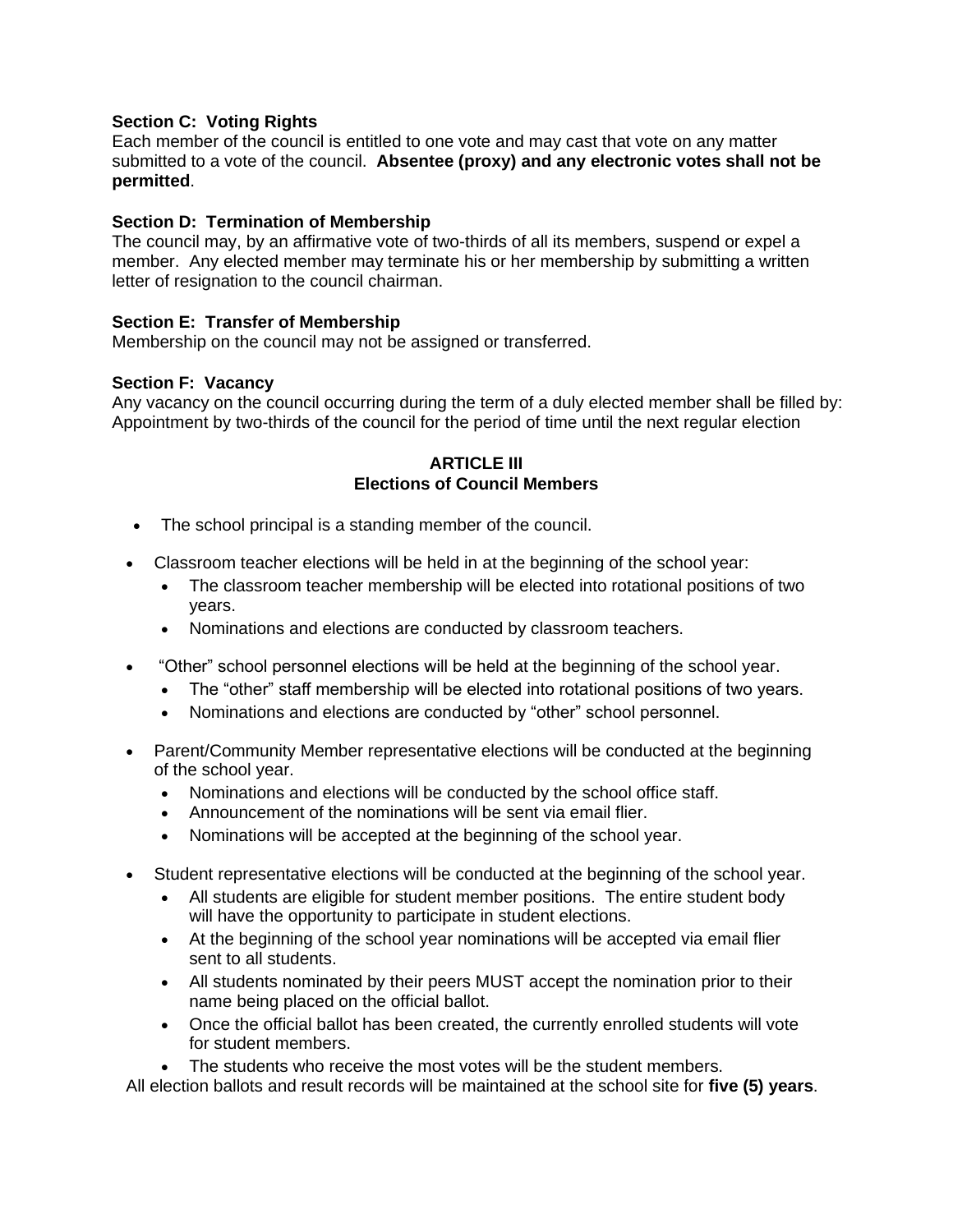# **ARTICLE IV Officers**

### **Section A: Officers**

The officers of the council shall be a chairman, vice/co-chairman, secretary, and other officers the council may deem desirable.

### *The chairman shall:*

- Collaborate with the principal in developing agendas and reviewing minutes prior to posting.
- Preside at all meetings of the council.
- Sign all letters, reports, and other communications of the council.
- Perform all duties incident to the office of the chairman.
- Have other such duties as are prescribed by the council.

## *The vice/co-chairman shall:*

- Represent the chairman in assigned duties.
- Substitute for the chairman in his/her absence.

## *The secretary shall:*

- Keep minutes of all regular and special meetings of the council.
- Transmit true and correct copies of the minutes of such meetings to members of the council.
- Provide all notices in accordance with these bylaws.
- Keep a register of the names, addresses, and telephone numbers of each member of the council, the chairmen of school advisory committees, and others with whom the council has regular dealings, as furnished by those persons.
- Perform other such duties as assigned by the chairman or the council.

## **Section B: Election and Terms of Office**

The officers shall be elected annually, at the first meeting of the council, and shall serve for one year, or until each successor has been elected.

## **Section C: Removal of Officers**

Any officer may be removed from office by a two-thirds vote of all the members.

## **Section D: Vacancy**

A vacancy in any office shall be filled at the earliest opportunity by a special election of the council, for the remaining portion of the term of office.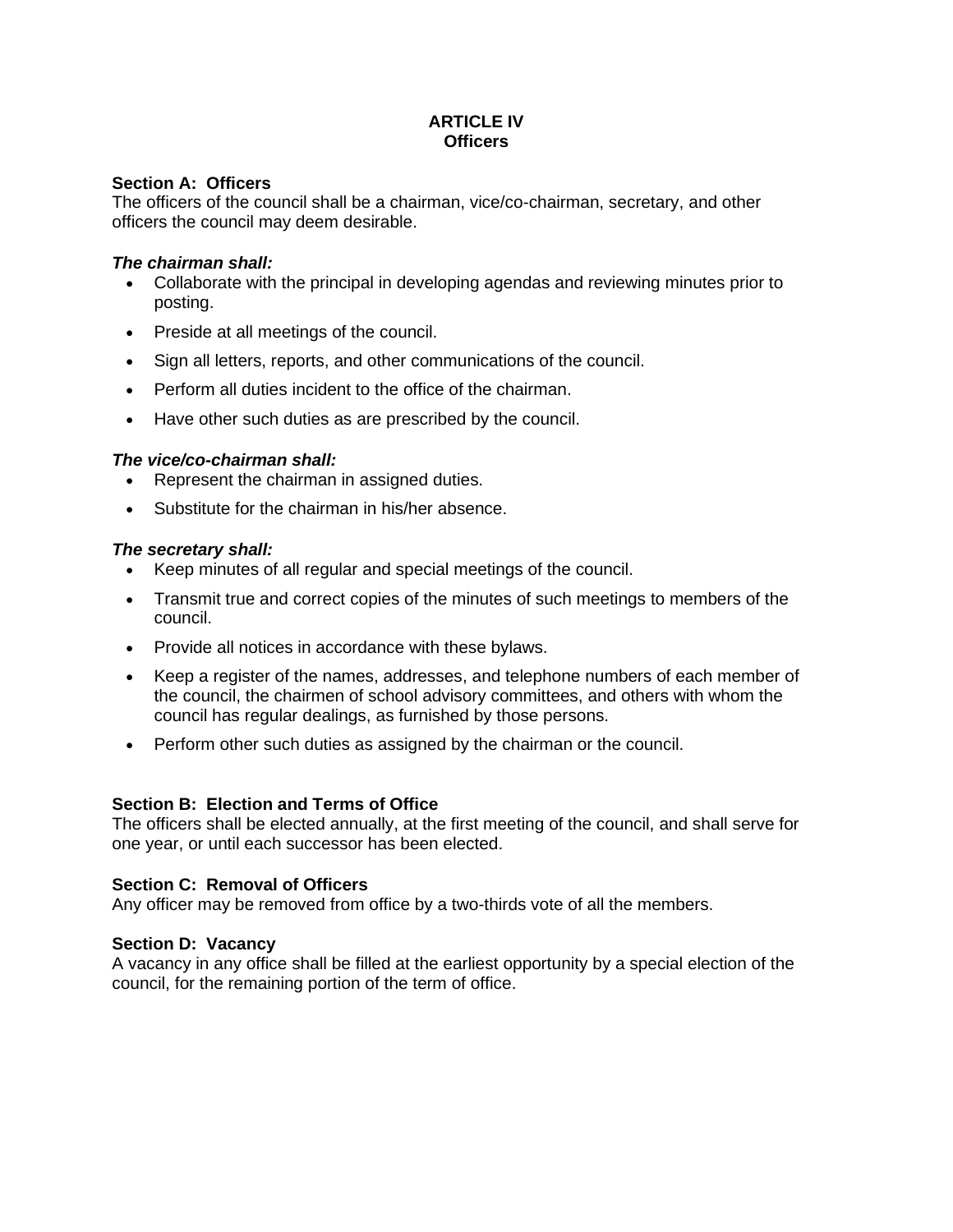## **ARTICLE V Committees**

#### **Section A: Sub-committees**

The council may establish and abolish sub-committees of their own membership to perform duties as shall be prescribed by the council. At least one member representing teachers and one member representing parents shall make up the sub-committee. No sub-committee may exercise the authority of the council.

## **Section B: Terms of Office**

The council shall determine the terms of office for members of a committee.

#### **Section C: Rules**

Each committee may adopt rules for its own government not inconsistent with these bylaws or rules adopted by the council, or policies of the district governing board.

### **ARTICLE VI Meetings of the Council**

#### **Section A: Meetings**

The council shall meet regularly. Special meetings of the council may be called by the chairman or by a majority vote of the council.

#### **Section B: Place of Meetings**

The council shall hold its regular meetings at a facility provided by the school, unless such facility that is accessible to the public, including handicapped persons, is unavailable. Alternate meeting places may be determined by the chairman or by majority vote of the council.

#### **Section C: Notice of Meetings**

- 1. Written public notice of all meetings shall be given at least 72 hours in advance of the meeting.
- 2. Changes in the established date, time, or location shall be given special notice.
- 3. All meetings shall be publicized in the following venues:
	- PSHS Website and sent via email to all stakeholders.
- 4. All required notices shall be delivered to council and committee members no less than 72 hours by mail or via e-mail.

#### **Section D: Quorum**

The act of the majority of the members present shall be the act of the council, provided a quorum is in attendance, and no decision may otherwise be attributed to the council. A majority of the members of the council (50% plus one) shall constitute a quorum.

## **No actions may be taken unless a quorum has been established.**